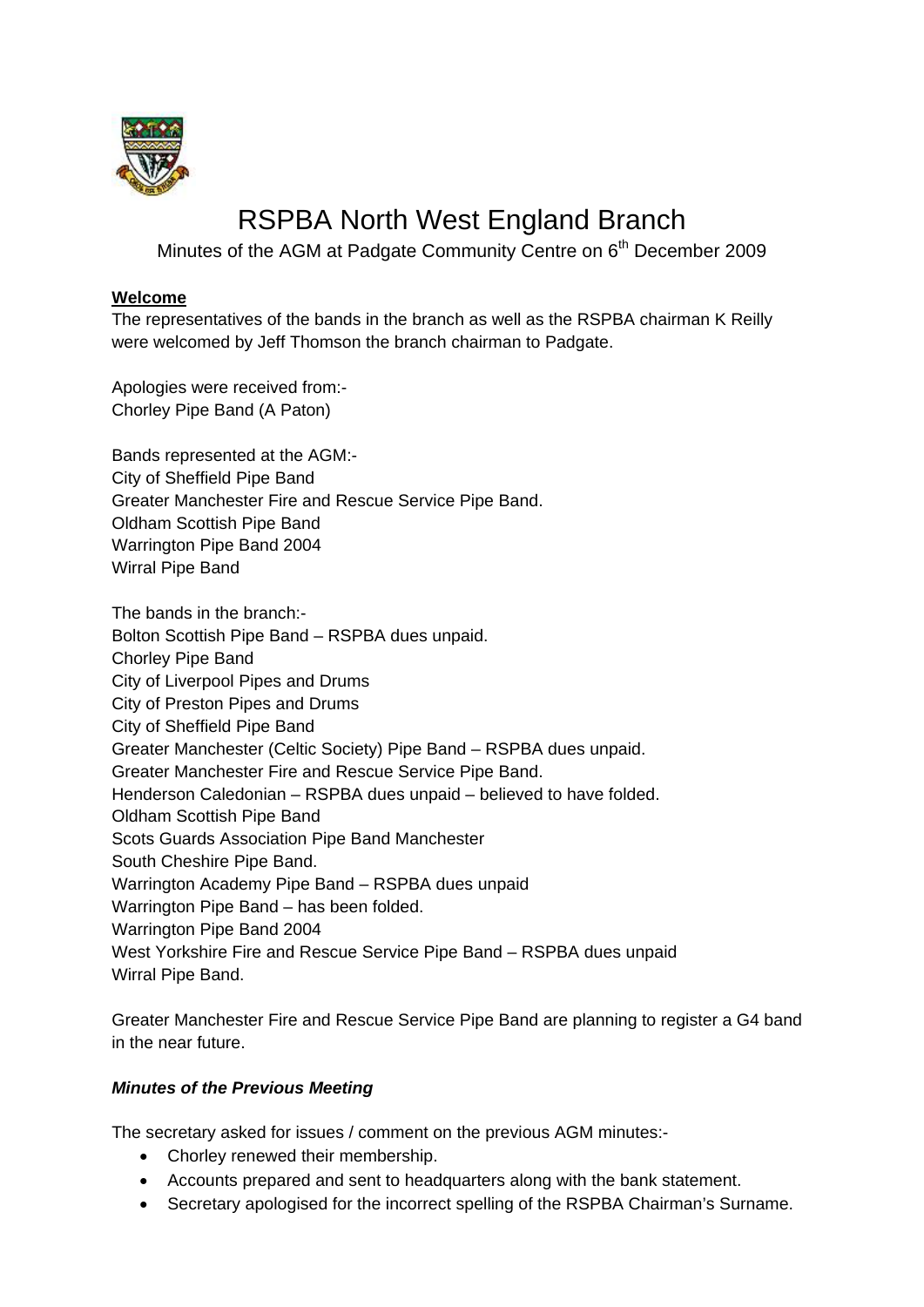Acceptance of the minutes was proposed by Warrington Pipe Band – 2004, seconded by City of Sheffield Pipe Band and carried by a unanimous vote.

### **President's Address.**

This has once again been a mixed year. Let us start by welcoming the City of Liverpool Pipes and Drums to the branch, let us hope their enthusiasm continues. Our branch indoor competitions were a success once we had a venue and arranged adjudicators, unfortunately due to timing we could not hold our Solo Piping competition. I must thank those individuals and bands who actively support the branch and hope this continues to grow.

The branch competitions and the drumming weekend were a success and should be a foundation on which the branch continues to grow. The branch needs to utilise its own resources to keep costs to a minimum when promoting activities, we should look to using our own contacts and skills to promote the competitions, seminars and PDQB.

Work is underway preparing the 2010 branch competitions let us make these a success by taking part either as competitors or volunteers (stewards, compilers etc). Please consult the branch web site for details.

### **Treasurer's Report**

The accounts have been prepared and a copy sent to headquarters. The latest bank statement needs to be forwarded to complete the actions placed on the Branch.

The levy is a key component in supporting the branch activities. Not having a Solo Piping competition in 2009 impacted on the balance sheet. The drumming seminar and adjudicator costs were the major branch outgoings. It is hoped to manage these in 2010 by planning ahead to reduce cost.

The accounts are attached at the end of these minutes.

Acceptance of the accounts was proposed by Oldham and Scottish Pipe Band, seconded by Warrington Pipe Band 2004 and carried by a unanimous vote.

#### **Music Board**

The biggest changes in 2010 are the changes to MAP. The new tune list and scores are available on the RSPBA website. The competition format has changed to MSR for grade 4a as a progression to grade 3. All band secretaries have been notified from headquarters, please ensure headquarters have the correct contact details for your band secretaries.

The RSPBA training is now recognised by the Scottish Qualifications Authority (SQA) along with the Piping And Drumming Qualification Board (PDQB) certificates. The RSPBA have been developing their Instructors over the year and have just started to run courses within some of the branches.

Theresa, PM of City of Sheffield and the branch Music Board representative, has just completed the last weekend of the RSPBA Instructors course, as well as just completing this year's examination weekend at Sheffield with a number of candidates successfully passing their certificates.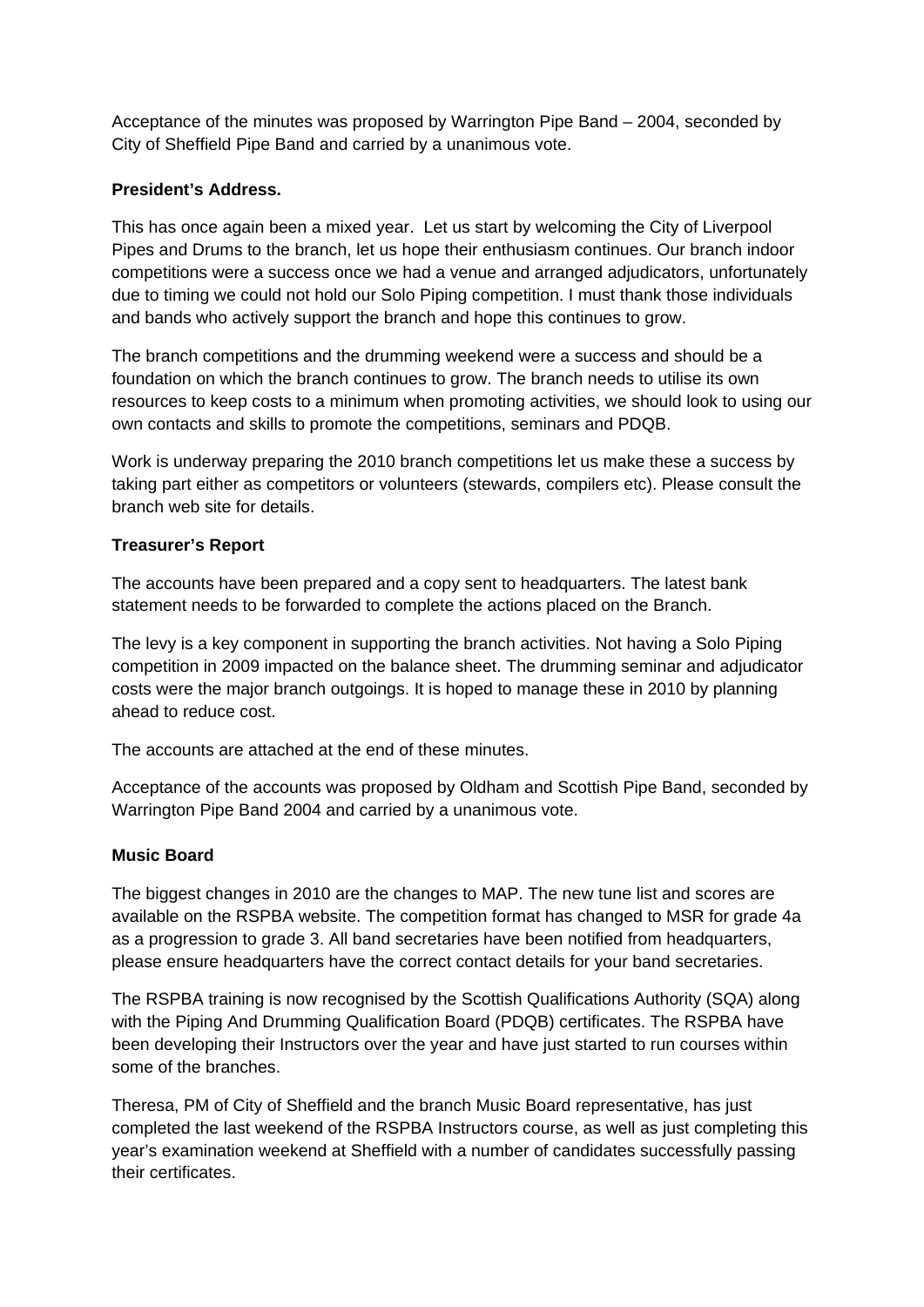Lothian and Boarders are to host the William Ferguson trophy.

## **National Council**

This has been my first year as NC member for the branch.

First congratulations to the bands that competed in 2009, as I now appreciate the time and effort it takes in getting your bands to the start line. I must however emphasise the amount of behind the scene activity that takes place (venue, draw, parking programs etc) and key element of the day the Stewards. These individuals are the key to the day. They start early (some times the day before), prepare the ground and ensure you get to the start line on time. Please continue to give these individuals the courtesy they deserve and observe their instructions. They are only trying to keep things moving smoothly and avoid the NC enforcing some of the unpleasant rules.

Majors are now planned until 2012, and the European and World competitions are to be 2 weeks apart to allow foreign bands to participate for two weeks in the "worlds experience".

| Major | Scottish  | <b>British</b> | European       | Worlds  |
|-------|-----------|----------------|----------------|---------|
| 2010  | Dumbarton | Annan          | <b>Belfast</b> | Glasgow |
| 2011  | Dumbarton | Annan          | <b>Belfast</b> | Glasgow |
| 2012  | Dumbarton | Annan          | <b>Belfast</b> | Glasgow |

The PDQB syllabus has been picked up by the SQA. (see Music Board report). The RSPBA in some areas are playing catch up, however the RSPBA manuals remain a key reference in the provision of educational material. I feel as a branch we should be able to hold a number of workshops to enable students to be mentored ready for an examination weekend in late 2010.

The RSPBA is progressing with its plans to go Ltd, a working party has been established but has yet to report back to NC.

The RSPBA AGM will be in March 2010, it is important that the bands within the branch make representation, use your vote or loose it.

I will continue to report back on NC activity. It does take some time to understand the background and scope of the activities, particularly when the minutes do not contain all the information.

## **RSPBA update by the Chairman (K Reilly)**

The RSPBA Chairman spent some time discussing the association's current position and looking ahead.

In the main this confirmed the feedback made by the branch Music Board and National Council representatives.

Development groups have been established to look at the "way forward" and review the "world championships". The latter is looking at the format and experience of the whole day – not just from a bands perspective, please register any interest so your input can be gathered.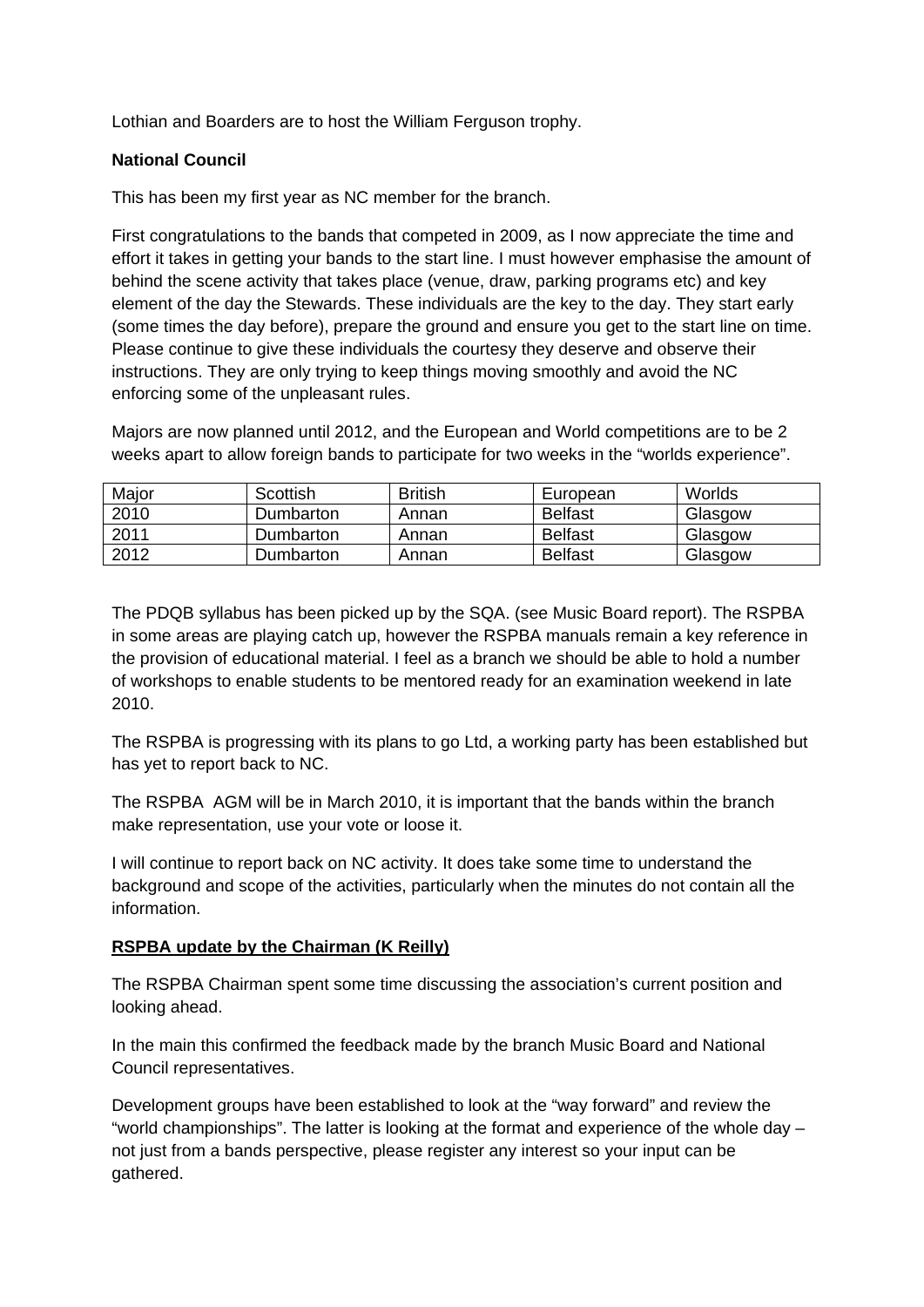The association is in a healthy position thanks to the negotiations regarding the championships; because as we are a charity we are able to report for the first time that the association could continue to operate for three years on its existing funds should the worst occur and our income stream stop.

The BBC have agreed a contract for 2 years to produce a program on the world pipe band championships. The internet was a success with over 44,000 streams taking place. The BBC have to ask the trustees of the BBC if they will allow future internet streaming of the event. DVD sales have been unaffected. In fact they have increased slightly.

We are looking at contests to start at  $10 - 10:30$  other than the worlds to allow bands to travel and experience a friendly day.

PBQB exams will be through the SQA, as NVQ type qualifications. Thanks to the PDQB development team for getting us on the road.

Kinross and George Watson's College pipe bands were nominated for the traditional Music Awards. Unfortunately they were pipped to the post by Haddington Pipe Band.

#### **Branch executives for 2009**

The election of branch officials was chaired by the RSPBA Chairman

| Post                         |           | In Post until | Proposed and seconded         |
|------------------------------|-----------|---------------|-------------------------------|
| President                    | C Eyre    | Dec 2011      | City of Sheffield Pipe Band   |
|                              |           |               | Warrington Pipe Band 2004     |
| Chairman                     | J Thomson | Dec 2011      | City of Sheffield Pipe Band   |
|                              |           |               | <b>Wirral Pipe Band</b>       |
| Secretary                    | P Brown   | Dec 2011      | Oldham and Scottish Pipe Band |
|                              |           |               | Greater Manchester Fire and   |
|                              |           |               | Rescue Service Pipe Band.     |
| Treasurer                    | C Eyre    | Dec 2010      | Oldham and Scottish Pipe Band |
|                              |           |               | Warrington Pipe Band 2004     |
| <b>Music Board</b>           | T Brown   | Dec 2010      | Oldham and Scottish Pipe Band |
|                              |           |               | <b>Wirral Pipe Band</b>       |
| <b>National Council</b>      | P Brown   | Dec 2010      | City of Sheffield Pipe Band   |
|                              |           |               | <b>Wirral Pipe Band</b>       |
| Trophy Steward,              | C Eyre    | Dec 2010      | Greater Manchester Fire and   |
| Web Site Design and          |           |               | Rescue Service Pipe Band.     |
| <b>Competition Secretary</b> |           |               | City of Sheffield Pipe Band   |

The Pipe Band Magazine representative is Calum Brown.

Meeting close @14:35 after thanks to the Chairman for his support and input.

P L Brown Minutes Secretary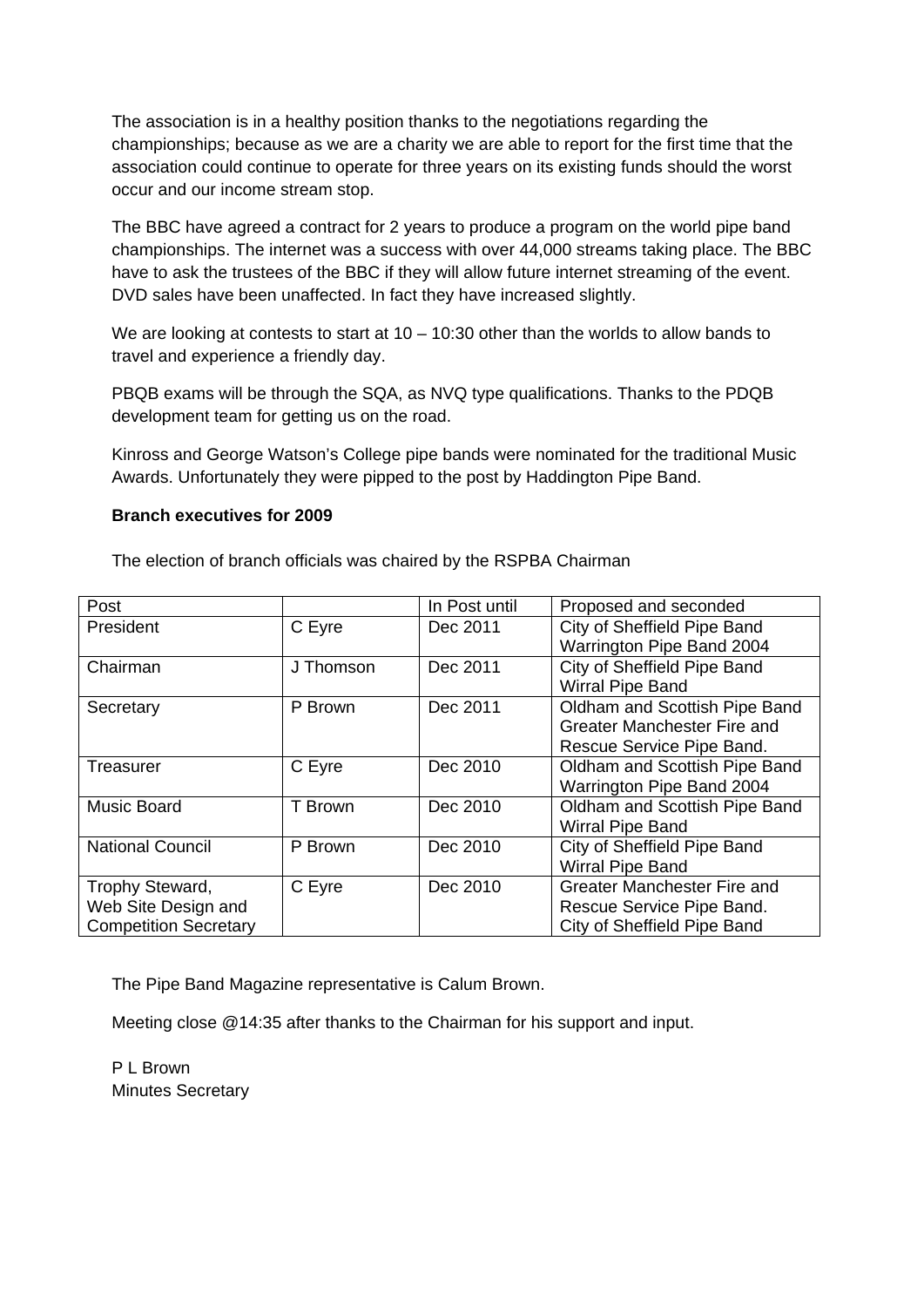

# North West England Branch

# Of the RSPBA

Review of Accounts for the Year Ended

December 2009

Version 1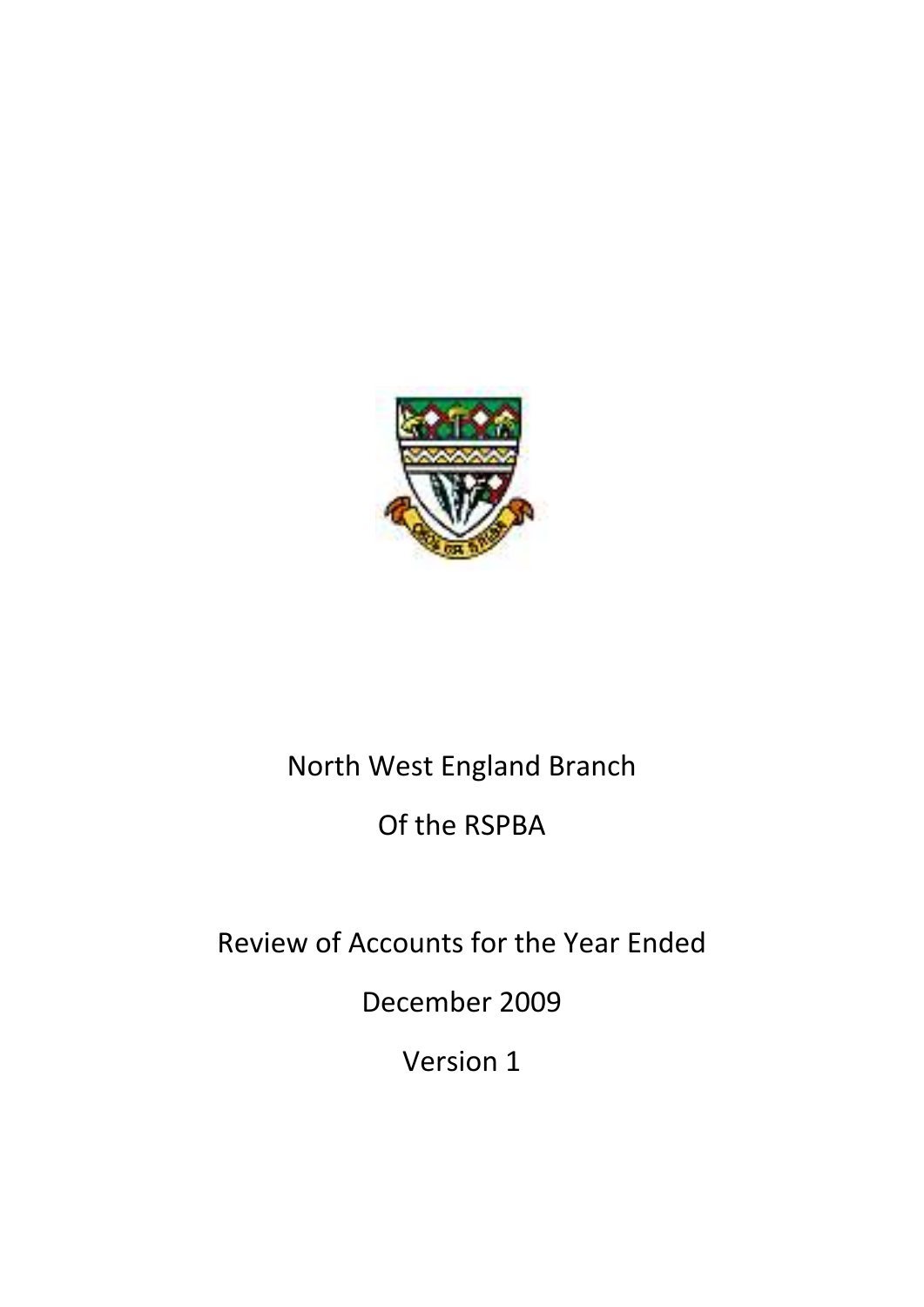## North West England Branch

## Balance Sheet – October 2009

Assets Employed

|                                | f        |
|--------------------------------|----------|
| Current Assets                 |          |
| Bank Account                   | 1,088.01 |
| Cash in Hand                   | 246.15   |
|                                | 1,334.16 |
| Current Liabilities            |          |
| Sundry Creditors               | 0.00     |
| Net Current Assets             | 1,334.16 |
| Accumulated funds              |          |
| Balance Brought Forwards       | 1,743.19 |
| Surplus/(Deficit) for the year | (409.03) |
|                                | 1,334.16 |

In my opinion the Accounts give a true and fair view of the state of the branch affairs as at  $6<sup>th</sup>$  October 2009 and of the balance for the period at the end.

This report has been prepared from the details provided to the membership by the branch Treasurer. The records kept are clear and reflect the activities of the branch fully.

P L Brown

6th October 2009